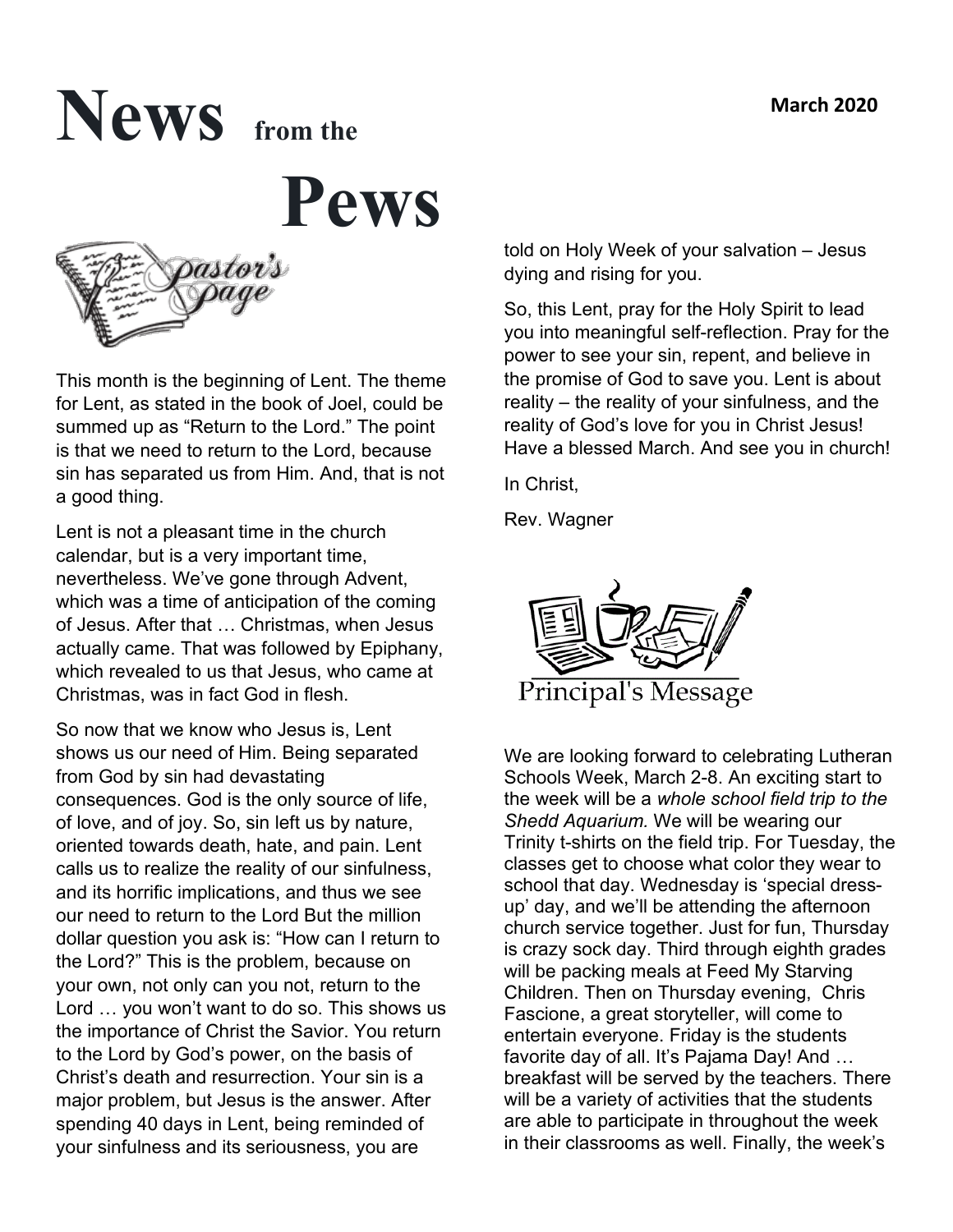festivities will wrap up with the students singing in church on Sunday, March 8.

It is open enrollment for, believe it or not, the 2020-2021 school year! We're looking forward to having new and returning students sign-up for next year. If you know of anyone that is looking for a loving school, with a strong education, please refer them to us. Sosana is always ready to give tours to new families.

Summer Camp enrollment is currently going on as well. Summer camp is for students in preschool through fourth grade. The camp is headed up by Miss Rachel and Ms. Kraegel. They always have a wide variety of activities planned for the students. If there are any questions, please contact Sosana in the office.

 Blessings,  *Julie Messina* **Principal** 7th & 8th Grade Teacher



### **Lenten schedule**

- March 4— Worship Service at 1pm and at 7pm.
- March 11— Worship Service at 1pm and Devotional Service at 6:30 pm
- March 18— Worship Service at 1pm and Devotional Service at 6:30pm
- March 25— Worship Service at 1pm and Devotional Service at 6:30pm
- April 1— Worship Service at 1pm and at 7pm
- Maundy Thursday, April 9 —Divine Service at 1pm and 7pm
- Good Friday , April 10 Worship Service at 1pm and 7pm

Easter Sunday, April 12 —Divine Worship Service at 7am *Easter Breakfast– 8:30-9:30am in the gym*

Easter Divine Worship Service—10am



*Note: Trinity's Soup 'n' Bread meals will again be served each Wednesday during Lent, from 12:00 - 12:30, before the 1:00 PM service and 6:00 - 6:30, before the evening devotional or service thru April 1. The meals will be yummy, homemade soup, a salad bar, and grilled cheese sandwiches. Any proceeds will support the Youth Group summer retreat.*

## *Spoon vs. Ladle Thinking*

We use spoons for feeding ourselves, but a ladle is utilized to fill bowls for others. During a time of year in which Trinity offers soup 'n' bread suppers prior to Lenten services and devotion, it seems appropriate to illustrate our service to the Lord using these utensils that accompany hot soup.

In today's world, our self-centered culture consistently drives us toward "spoon thinking." That is a way of looking at everything through the lens of oneself. We ask, "How does this affect me?," "Am I getting anything out of this?," or, "Is this really my *thing*?"

Christ encourages a different perspective, something we can view as "ladle thinking." When we pick up a ladle, we are ready to serve others – and we are ready to put their needs ahead of ours.

Choosing to examine things from the viewpoint of a "ladle" rather than that of a "spoon" means adopting a mindset that is counter cultural. When we give up our spoon and pick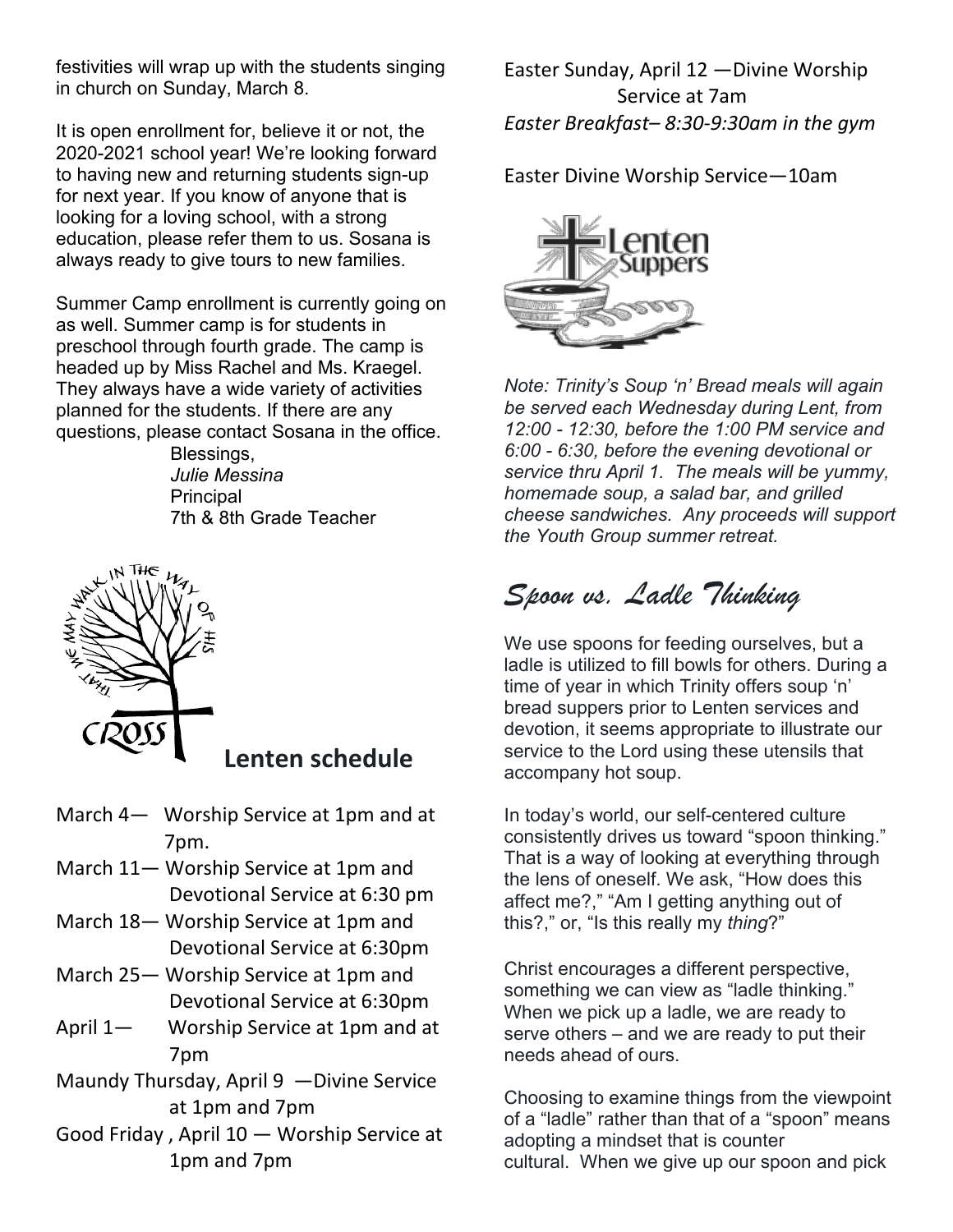up a ladle, we are following the example of Christ by choosing to serve others and place their needs ahead of our own. This kind of generosity doesn't come easily and always moves us beyond our comfort zone.

For some, "ladle thinking" can mean writing a check; for others, it involves inviting someone into their life or taking the time to serve another person. "Ladle -focused" thinking requires faith. It commands us to rely on God and trust in His care. For Christians, the "ladle" can manifest itself in different ways, but it always involves the setting aside of 'self 'centered desires to depend on Jesus.

This Wednesday, while you enjoy soup at Trinity, think about how the Lord is leading you to pick up a ladle and follow Him.

Upcoming dates to remember:

· Thursday, **March 5**, 6:30 p.m. making Easter cards and gifts for Trinity's homebound

· Thursday, **April 2**, 6:30 p.m. – Lutheran Women in Mission Bible study and mission project

· Sunday, **April 5** (after Bible class) & Tuesday, **April 7**, 6-9 a.m. – help prepare and deliver a morning surprise for Trinity's school parents

· Saturday, **May 9,** 9 a.m. – Trinity's Prayer Breakfast

· Thursday, **June 4**, 6:30 p.m. – Summer Supper at the home of Judy **Cuchetto** 

If you have questions or if babysitting is needed to enable your attendance at any of Trinity's events for women and girls, contact Arlene Solyom, call 630.620.0599 or text 630.715.7764.



**March 5** .. **All** 

## **Women and Girls**

## **Invited**

Trinity women, girls (and friends) are invited to gather on Thursday, March 5, at 6:30 p.m. in the parish hall. The evening will include refreshments, fellowship, and time creating Easter cards and gifts for Trinity's homebound. The Mary Martha Guild is Trinity's women's service organization and also the church's LWML (Lutheran Women in Mission) group. Monthly events and get togethers focus on the joy we share as sisters in Christ.



… thank you, thank you to all who participated in the **Refresh and** 

**Bloom** complimentary spa day experience at Trinity. Extra special thanks to those who lent their unique talents to the day, including:

Virginia Bailey Linda Johansen Ashley Solyom Hannah Solyom Patti Steben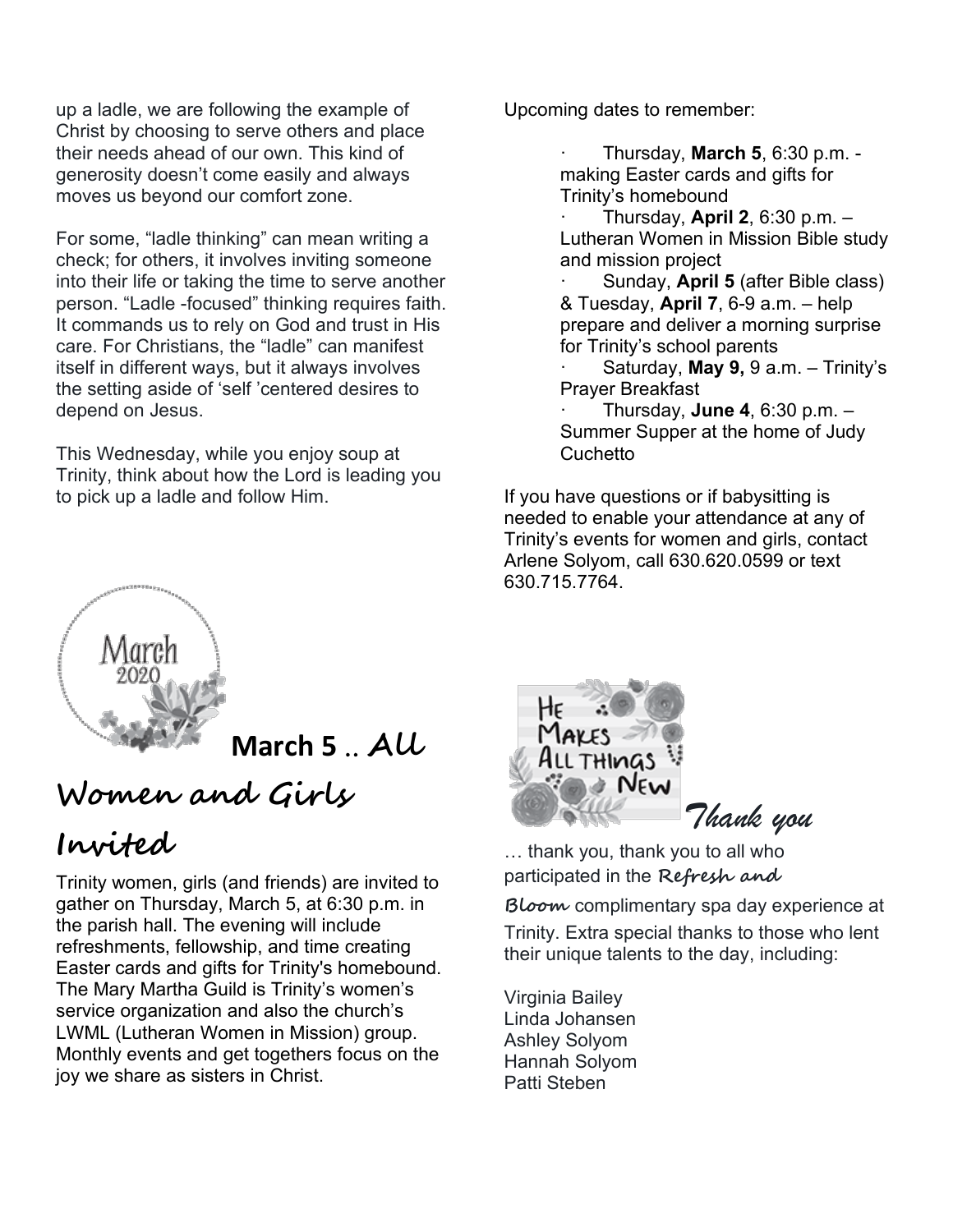## *Trinity's Capital Campaign:*



#### **Bringing Light to Our Community**

Trinity is entering an exciting phase with a new capital campaign focusing on *Bringing Light to Our Community*. Having been blessed with a generous member loan, a wonderful matching gift opportunity, and potential grant funding, Trinity is pulling out all the stops in order to bring the Gospel light of Christ to Lombard and the surrounding area. Matthew 5:16 tells us to "let your light shine before others" that they may "give glory to your Father who is in heaven."

Trinity has been around for 160 years. Much has changed since the original handful of German farm families planted the first cross on this corner. Trinity can easily see that the community has been through many changes. The message of Christ has never changed, but we find that we need to be more intentional in sharing it.

Our campaign focuses on three key goals:

*1. Trinity Lutheran School expansion and promotion.* As our largest evangelism opportunity, we recognize the value of increased focus on our Lutheran school. We have already prepared the school to grow, adding an additional preschool room and updating technology – including the use of smart boards, Chromebooks, and Google classroom. Intentional recruiting events are being presented. We seek to raise \$15,000 to increase social media, targeted print, direct mail, and other marketing

opportunities, plus develop and stock a STEAM (science-technology engineering-arts-math) lab to integrate into Trinity's educational curriculum.

#### *2.**Accessible bathrooms in church and school.* Trinity desires to be accessible to people of all abilities, for worship, fellowship, and education. Currently, the main bathrooms in both the church and school buildings are not ADA compliant and present a hardship for people with physical disabilities and mobility issues. In an effort to be more welcoming, and aware of people's needs, we seek to match a \$30,000 bequest to Trinity that is earmarked as a matching gift for bathroom remodeling or updates and improvements.

#### *3. A new, modern LED sign at the intersection of Roosevelt and Meyers*

*Rd.* Trinity sits at a very busy intersection, passed by over 100 thousand vehicles daily. Those who don't turn north onto Westmore-Meyers Road will not be aware that Trinity operates a school for children 3-years-old through 8<sup>th</sup> grade. For well over a century and a half, Trinity has impacted this corner. Neighborhood streets bear names of Trinity's founders. Stoplights were installed in the 1960s when Trinity mothers stroller-blockaded the intersection following a student's traffic death. We seek to raise \$20,000 to build and install a bright LED church monument sign at this high-volume intersection to promote the ministry of Trinity Lutheran Church and School and continue proclaiming Christ to the community.

Additionally, we want YOUR ideas for how we can be *Bringing Light to Our Community*. You will find a suggestion box in the parish hall near the coffee service. You will eventually see our campaign progress chart next to it. You may also email your recommendations and thoughts to [BringingLight@TrinityLombard.org.](mailto:BringingLight@TrinityLombard.org)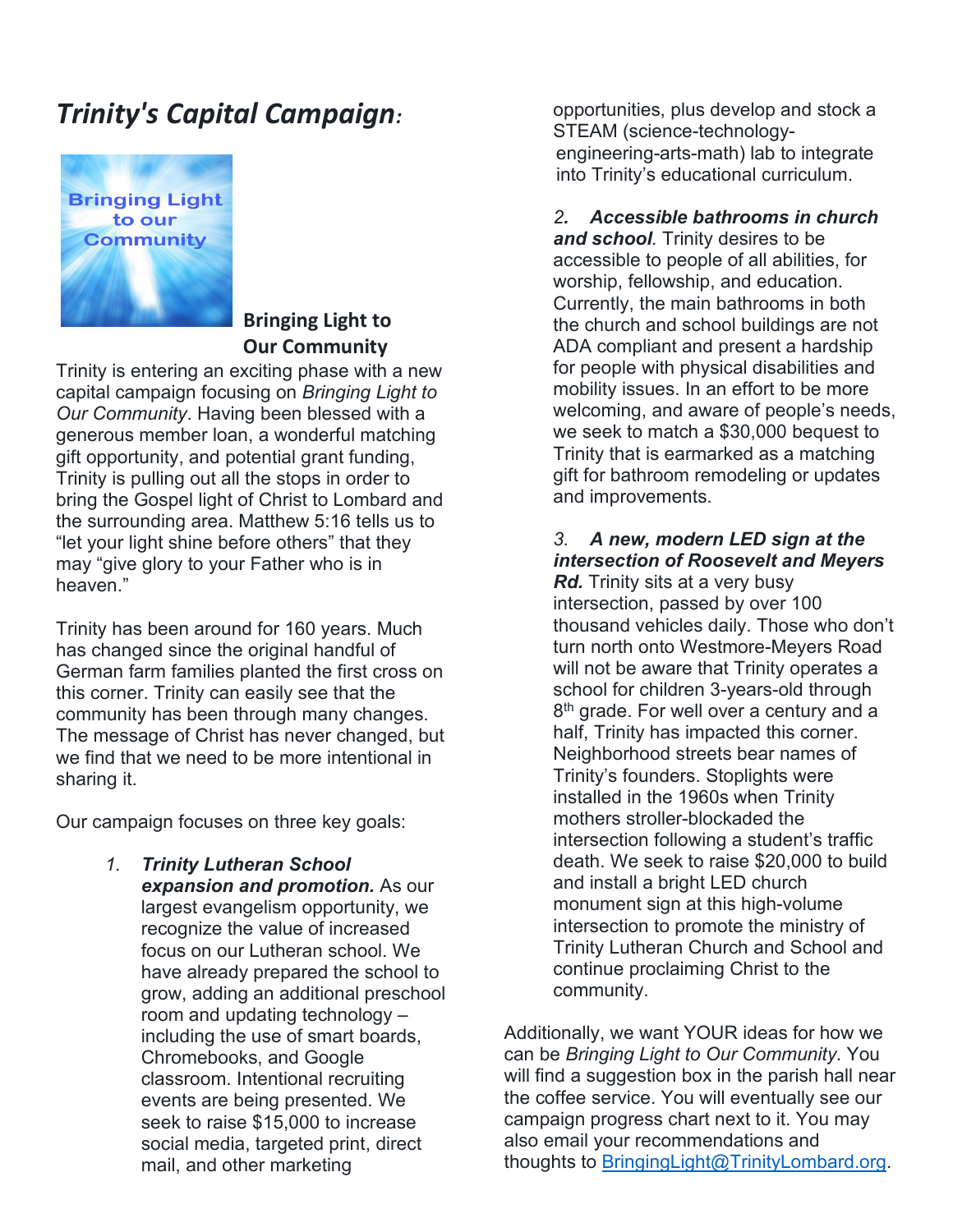A capital campaign to raise \$65,000 may sound overwhelming. Let's break it down. If every Sunday we have 75 giving units, either families or individuals, and they each increase their weekly offering according to their ability, it might look like this:

- \* 5 givers increase their giving by \$40 each week = \$200 total increase
- \* 10 givers increase their giving by \$20 each week = \$200 total increase
- \* 15 givers increase their giving by \$10 each week = \$150 total increase
- \* 20 givers increase their giving by \$7.50 each week = \$150 total increase
- \* 25 givers increase their giving by \$5 each week = \$125 total increase

Total weekly increase =  $$825 \times 52$  weeks = \$42,900 – by March 2021 Total weekly increase =  $$825 \times 26$  weeks = \$21,450 – by September 2021

#### *That's \$64,350 raised in eighteen months!*

Maybe you might only realistically be able to give \$3 extra each week – or maybe the Lord has blessed you in such a way that you might be able to up your weekly gift by \$100 weekly, or even make a one-time gift of \$5,000. The Lord provides us with His blessings, and we respond to His love as He enables us to do so.

We prayerfully request that you take this opportunity to heart, consider it before the Lord and with the others in your household and act as the Holy Spirit directs.

We will soon be providing specially designated envelopes for your convenience and there will be ways for online givers to dedicate new gifts to this initiative. Over the next few weeks, we will be letting you know more about the various ways you can give to this special purpose. The Board of Stewardship and our congregational leaders are willing to discuss your ideas and address your concerns throughout this process.



**March 14 Affirming Life – Reaching Out!**

*Affirming Life – Reaching Out! A Workshop for Life Affirming Lutherans* is on *Saturday, March 14, 2020*, 8:30 a.m. to noon, at *Trinity Lutheran Church in Tinley Park*. The program, presented by the Northern Illinois District Life Task Force, features Rev. Michael Salemink, Executive Director of Lutherans For Life. Rev. Salemink will present "How to Be a Life-Minded Congregation and Community" and give an overview of current pro-life issues. Discover the many ways that you and your congregation can reach out into the community and be prolife. Connect with pro-life ministries working in the community, including *Caring Network, Bethany Christian Services*, and *Voice of Care*. Learn about *Swaddling Clothes* and *Breakfast with Baby*, two area Lutheran Church Missouri Synod congregational ministry models affirming life within the community. In all, over 15 life-affirming organizations will share about their work and how to get involved. Trinity Lutheran Church is at 6850 W 159th St, in Tinley Park, Illinois (TLCS.org). A free will offering will be taken. Registration is requested. RSVP to Kris Blackwell, at [kbwrk123@gmail.com](mailto:kbwrk123@gmail.com) or 630.234.1491.

#### **Are You Struggling?**

Are you struggling with guilt, sorrow, or anger because of an abortion in your past? Do you know that God wants to offer you His forgiveness and healing? He can free you from guilt, hurt and pain. God says, "I have swept away your offenses like a cloud, your sins like the morning mist. Return to me, for I have redeemed you." (Isaiah 44:22) Jesus offers forgiveness for ALL our sins – He gives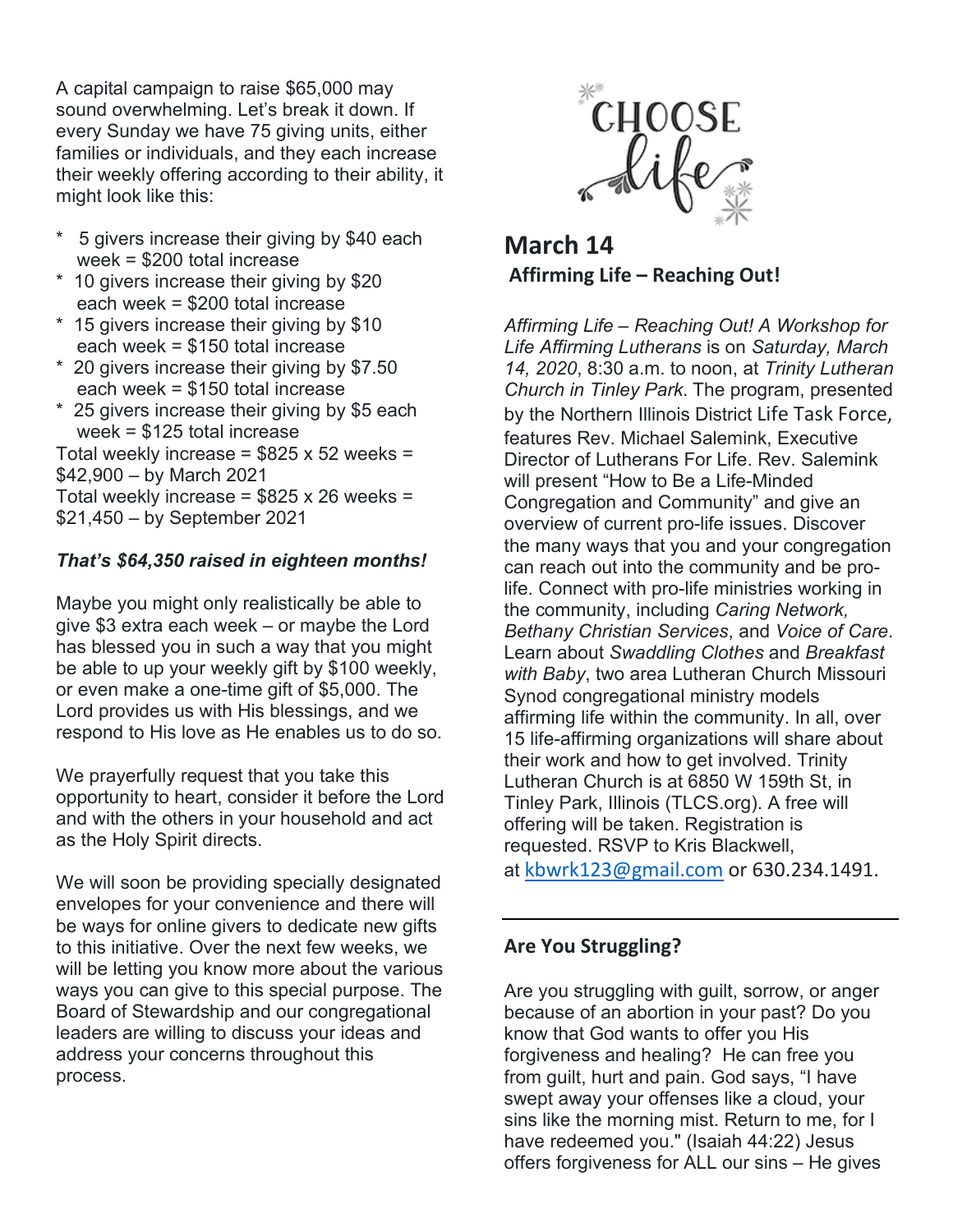us a Word of Hope that can begin to heal your broken heart. If you or someone you know is hurting because of an abortion, call Word of Hope for a confidential help at 888.217.8679 or email [info@word-of-hope.org.](mailto:info@word-of-hope.org) *"Return to me, for I have redeemed you."* Isaiah 44:22

\_\_\_\_\_\_\_\_\_\_\_\_\_\_\_\_\_\_\_\_\_\_\_\_



**March 22: Make Your Commitment**

EPHESIANS 4:16, NRSV

Trinity's Commitment Sunday is on March 22. This is the day that we make our annual giving commitments before the Lord to support the work of His church on earth. We give thanks for God's great blessings and ask you to prayerfully consider your financial commitment to Trinity Lutheran Church as we go about our Savior's will. Your pledges will help plan financing for Trinity's ministry in the year that runs from July 1, 2020, through June 31, 2021. Envelopes containing information and pledge cards have been placed in your member mailbox. There are extras at the back of the sanctuary.

As we recognize that, "Every good gift and every perfect gift is from above…" (from James 1:17) we will examine the relationship between God's love and our response to His love. Member offering envelopes for the 2020 – 2021 fiscal year Memorial Day and will be for use beginning in July.

Trinity is YOUR church and relies on your prayers and financial support to do the work that God has planned for us to do.

#### **Reasons to Become a Trinity ONLINE GIVER!**

Trinity invites you to consider becoming an online giver.

It's easy and convenient…

You can give on any day. If you are traveling, forget your checkbook or envelope, or simply find that your payment schedule would be better served by giving on a different day, ONLINE GIVING allows you to easily give your gifts to Trinity when it is convenient for YOU.

No cash or checks required. If you prefer to give your gifts to Trinity via bank draft, debit or credit card, ONLINE GIVING is convenient, and accessing your giving activity online simplifies record keeping and eliminates paperwork.

You can give from anywhere. Vacationing, snow birding, or homebound, your gifts to Trinity are all set – even when you are away or unable to be present. ONLINE GIVING makes it easy to give, even when being at Trinity isn't possible.

It's safe…

At your direction, ONLINE GIVING allows a financial transaction to take place between Trinity and your bank, eliminating the need to have checks and cash on property and to physically transport deposits between church and the bank. Trinity's online giving provider complies with rigorous security standards.

It helps Trinity…

Your ONLINE GIVING of recurring gifts gives Trinity the confidence of knowing that a gift can be expected at a certain time, with no waiting for checks to clear or wondering who the cash is from. This consistency allows Trinity to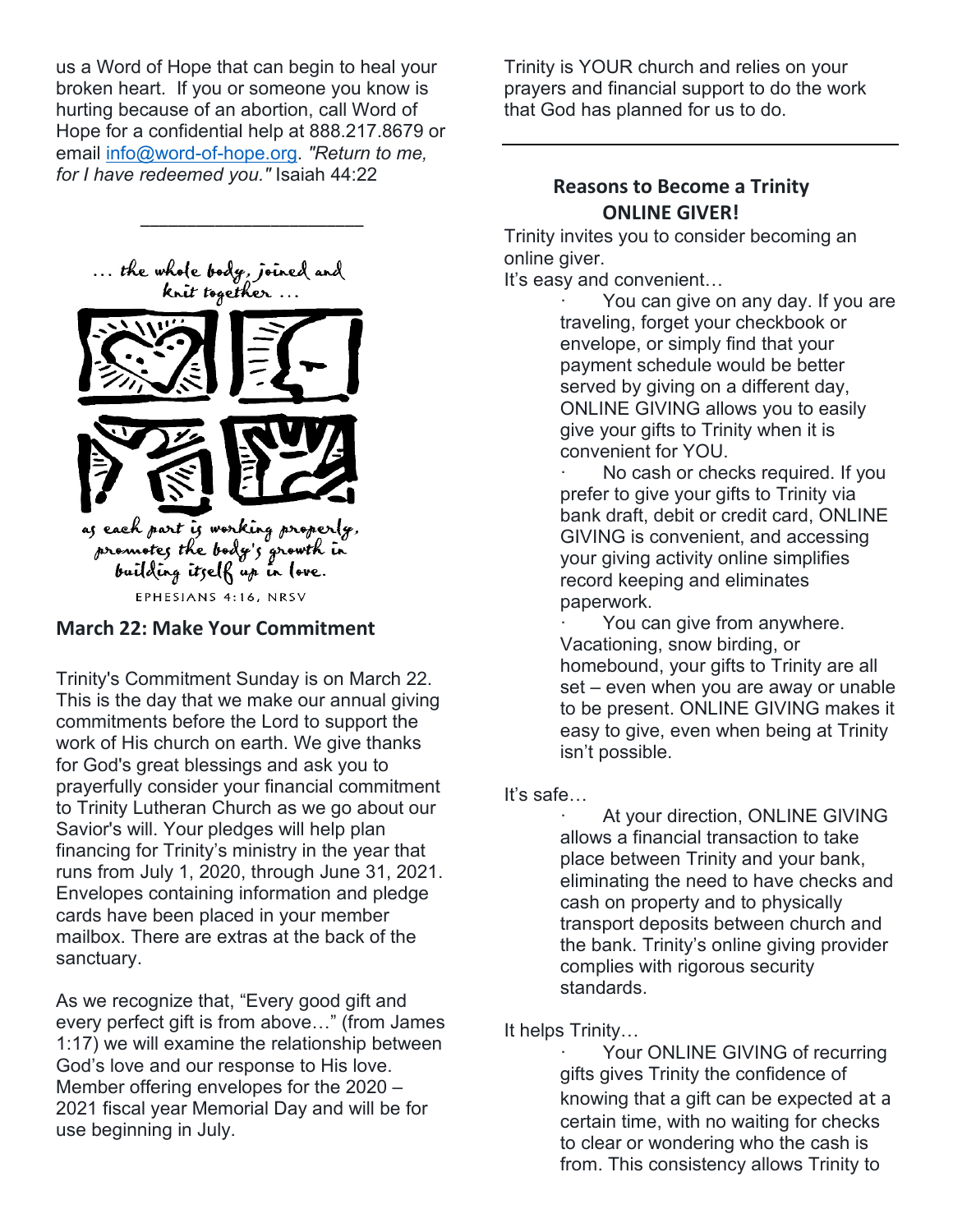better steward your gifts to God's ministry.

Your ONLINE GIVING minimizes the manpower required by Trinity volunteers (counting teams, treasurer, financial secretary, secretary, office volunteers and ushers) who give selflessly of their valuable time each week to count, record, confirm, and deposit your gifts. (Don't worry, we have plenty of other volunteer tasks for them to do!)

To set up your online giving, you can visit [trinitylombard.org](https://www.trinitylombard.org/) and click on the DONATE button. If you require assistance with the process or do not have online or email access, you can contact Trinity's office for help at 630.629.8765

or [secretary@trinitylombard.org.](http://secretary@trinitylombard.org/) You may also be able to set up autopayments through your own bank.

## More ways to be good stewards of the 'talents' God provides for us:

#### **Help Trinity Lutheran School and Get an Illinois Tax Credit**

Would you like your gift to Trinity to earn you an Illinois tax credit? Empower Illinois makes that possible. This win-win arrangement allows you to take a 75% 2020 tax credit on your donation to scholarship at Trinity Lutheran School. This is an opportunity to invest in the future of Trinity and open opportunities for more families to afford a Lutheran education. If you would like to learn more about the state tax credit program, visit [EmpowerIllinois.org.](http://www.empowerillinois.org/) Contact Trinity's office if you would like assistance in navigation the "how-tos" of making the donation and receiving the tax credit.

How can you provide for your heirs and the Lord's work?

The LCMS Foundation offers comprehensive charitable expertise and services to help you plan and direct your passion for giving to family and all ministries for the Lord's work, today, tomorrow and forever.

Each year, the Foundation helps thousands of faithful Christians like you support a variety of Lutheran ministries and churches through:

- · Gift Annuities
- · Direct Gifts
- · Wills
- · Family Gift Funds
- · Endowments
- · Trusts

Contact the LCMS Northern Illinois District's planned giving counselor, Ray Pagels, 847.226.2262, [Ray.Pagels@lfnd.org.](mailto:Ray.Pagels@lfnd.org) Learn more at [LCMSFoundation.org.](http://www.lcmsfoundation.org/)

#### **Help Benefit Trinity by Directing Your Thrivent Choice Dollars® before March 31**

Eligible Thrivent Financial members with available Choice Dollars® have until March 31, 2020, to direct them. Don't miss this easy opportunity to benefit Trinity. Go online to [Thrivent.com/thriventchoice](http://www.thrivent.com/thriventchoice) or call 800.847.4836 and say "Thrivent Choice" after the prompt. If you need someone to walk you through the online process, contact Board of Stewardship chairman Lori Solyom at 630.640.0426 or [lorisolyom@gmail.com.](mailto:lorisolyom@gmail.com)

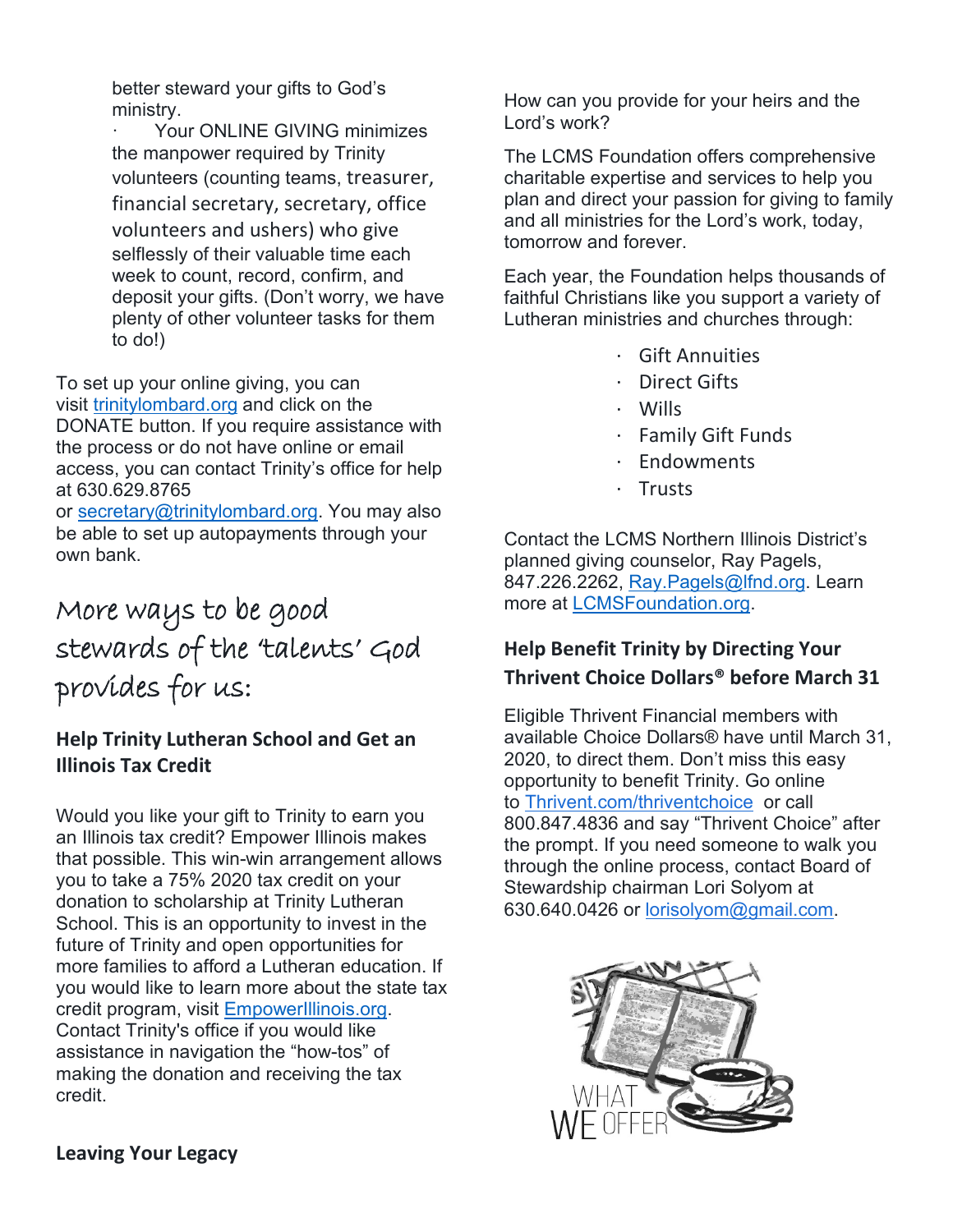#### **Do You Know Portals?**

Have you tried *Portals of Prayer*? This free daily devotional is provided to you by Trinity. Each quarter of the year, you can find pocketsized and large print versions of this devotion booklet in the church narthex. Copies are located on the small table to the left of the coat room (opposite of where the greeters stand on Sunday mornings).

In addition to devotional thoughts and scriptures for each day, these volumes include an assortment of prayers and a simple family worship format. If you prefer a digital electronic version, Portals of Prayer subscriptions are available at [www1.cph.org/portals.](https://www1.cph.org/portals/)

## **Here's more** … **After Church…**

Your family is invited to join in Bible hour at Trinity. Sunday School and adult Bible class begin after the service on Sunday mornings. High school youth and young adults are welcome to attend adult class or lend a helping hand in Sunday School with children age 3 through 8th grade. God desires that His people spend time in His Word, and this is one opportunity to do so in the Trinity family.

And … for those able to carve out time on Wednesday mornings**,**

Pastor Wagner leads a weekly 9 a.m. Bible class in the parish hall. Coffee and treats (often home baked) are served beginning at 8:45 a.m. All are welcome.

\_\_\_\_\_\_\_\_\_\_\_\_\_\_\_\_\_\_\_\_\_\_\_\_



and some bad news. The good news is, the apple had zero cholesterol."

#### **Sunday School: Help Needed**

Adult and youth members of Trinity Lutheran Church are invited to prayerfully consider serving with Sunday School. At Sunday School, children from age 3 through 8<sup>th</sup> grade hear weekly that Jesus loves them. Bible stories and lessons illustrate how God the Father created us, sent His Son Jesus Christ to die for us and rise again, and sends us the Holy Spirit to help us live daily in Christ. Simple snacks are served. Crafts, activities, and mission service projects help student apply the Biblical truths learned. Helping hands are needed in this multi-age setting that meets in Trinity Lutheran School's early childhood wing. Trinity's children's Bible time meets weekly after church, beginning the week after Labor Day and continuing until the week before Memorial Day. Chief requirements include a patient with His little ones! To volunteer, please speak with Pastor Wagner or contact Trinity's office, 630.629.8765

or [secretary@trinitylombard.org.](mailto:secretary@trinitylombard.org)

#### **Spring Break Ideas for Families**

Trinity Lutheran School is on Spring Break from March 28 through April 5. This is a great time for families to do things together, and it doesn't mean you have to travel or spend a lot of money.

Here are a few ideas suggested by Focus On The Family [\(focusonthefamily.com\)](https://www.focusonthefamily.com/) and K-LOVE Fan Awards [\(klovefanawards.com\)](http://www.klovefanawards.com/)